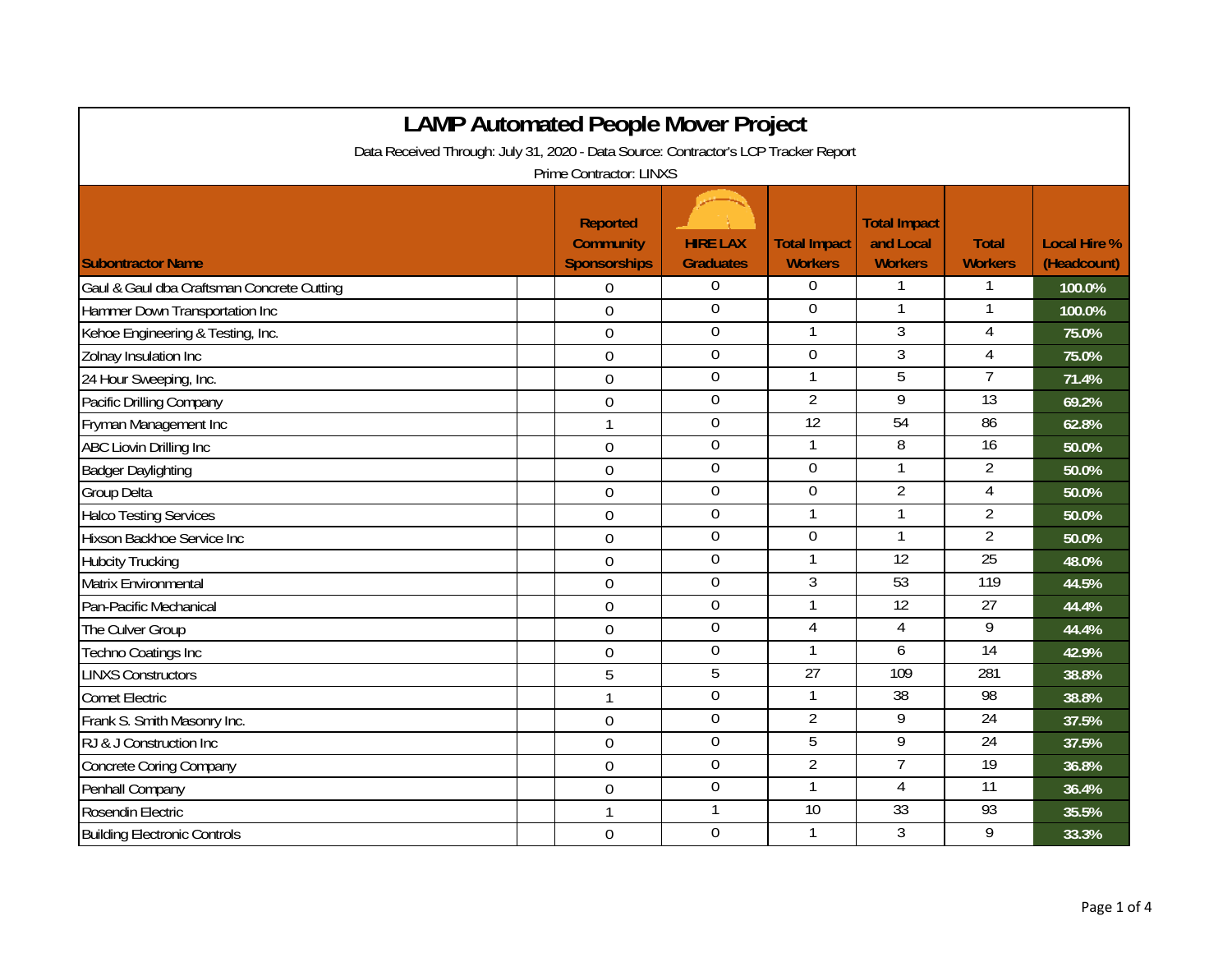| <b>LAMP Automated People Mover Project</b>                                          |  |                                                            |                                     |                                       |                                                    |                                |                                    |
|-------------------------------------------------------------------------------------|--|------------------------------------------------------------|-------------------------------------|---------------------------------------|----------------------------------------------------|--------------------------------|------------------------------------|
| Data Received Through: July 31, 2020 - Data Source: Contractor's LCP Tracker Report |  |                                                            |                                     |                                       |                                                    |                                |                                    |
| Prime Contractor: LINXS                                                             |  |                                                            |                                     |                                       |                                                    |                                |                                    |
| <b>Subontractor Name</b>                                                            |  | <b>Reported</b><br><b>Community</b><br><b>Sponsorships</b> | <b>HIRE LAX</b><br><b>Graduates</b> | <b>Total Impact</b><br><b>Workers</b> | <b>Total Impact</b><br>and Local<br><b>Workers</b> | <b>Total</b><br><b>Workers</b> | <b>Local Hire %</b><br>(Headcount) |
| Connor Concrete Cutting & Coring                                                    |  | 0                                                          | $\overline{0}$                      | 1                                     | $\mathbf{1}$                                       | 3                              | 33.3%                              |
| <b>Cosco Fire Protection</b>                                                        |  | 1                                                          | 1                                   | 1                                     | $\overline{10}$                                    | 30                             | 33.3%                              |
| Crosstown Electric & Data Inc.                                                      |  | $\mathbf 0$                                                | $\boldsymbol{0}$                    | $\boldsymbol{0}$                      | 1                                                  | 3                              | 33.3%                              |
| Norcal Pipeline Services                                                            |  | $\mathbf{1}$                                               | 1                                   | $\overline{3}$                        | 21                                                 | 66                             | 31.8%                              |
| Bill Carr Surveys, Inc.                                                             |  | $\boldsymbol{0}$                                           | $\boldsymbol{0}$                    | 1                                     | 4                                                  | $\overline{14}$                | 28.6%                              |
| The JV Land Clearing Company Inc                                                    |  | $\mathbf 0$                                                | $\overline{0}$                      | $\boldsymbol{0}$                      | $\overline{4}$                                     | 14                             | 28.6%                              |
| Legacy Foundations                                                                  |  | $\mathbf 0$                                                | $\boldsymbol{0}$                    | 10                                    | 21                                                 | 76                             | 27.6%                              |
| Belastro Construction Management                                                    |  | $\mathbf 0$                                                | $\overline{0}$                      | $\overline{0}$                        | $\mathbf{1}$                                       | $\overline{4}$                 | 25.0%                              |
| Rebar Engineering                                                                   |  | $\mathbf 0$                                                | $\mathbf 0$                         | $\boldsymbol{0}$                      | $\mathbf{1}$                                       | $\overline{4}$                 | 25.0%                              |
| Miller Equipment Rental                                                             |  | $\mathbf 0$                                                | $\mathbf 0$                         | $\overline{2}$                        | $\overline{5}$                                     | $\overline{21}$                | 23.8%                              |
| Sterndahl Enterprises, Inc.                                                         |  | $\mathbf 0$                                                | $\mathbf 0$                         | $\overline{2}$                        | $\overline{10}$                                    | 42                             | 23.8%                              |
| Sequoia Consultants, Inc.                                                           |  | $\mathbf 0$                                                | $\mathbf 0$                         | $\mathbf{1}$                          | 10                                                 | 43                             | 23.3%                              |
| <b>Century Sweeping</b>                                                             |  | $\mathbf 0$                                                | $\mathbf 0$                         | 1                                     | 3                                                  | $\overline{13}$                | 23.1%                              |
| <b>Integrity Rebar Placers</b>                                                      |  | $\mathbf 0$                                                | $\mathbf 0$                         | $\overline{2}$                        | $\overline{9}$                                     | 53                             | 17.0%                              |
| 2R Drilling                                                                         |  | $\mathbf 0$                                                | $\mathbf 0$                         | $\boldsymbol{0}$                      | $\overline{2}$                                     | $\overline{12}$                | 16.7%                              |
| <b>ADF Structural Steel</b>                                                         |  | $\overline{0}$                                             | $\overline{0}$                      | $\overline{0}$                        | $\mathbf{1}$                                       | 6                              | 16.7%                              |
| Site Solution Services, Inc.                                                        |  | $\boldsymbol{0}$                                           | $\mathbf 0$                         | $\mathbf 0$                           | 1                                                  | 6                              | 16.7%                              |
| Tahlequah Rebar Info                                                                |  | $\boldsymbol{0}$                                           | $\overline{0}$                      | $\boldsymbol{0}$                      | $\mathbf{1}$                                       | 6                              | 16.7%                              |
| Malcolm Drilling                                                                    |  | $\boldsymbol{0}$                                           | $\mathbf 0$                         | $\mathbf{1}$                          | 3                                                  | $\overline{19}$                | 15.8%                              |
| Dywidag Systems International                                                       |  | $\mathbf 0$                                                | $\overline{0}$                      | $\boldsymbol{0}$                      | $\overline{2}$                                     | 13                             | 15.4%                              |
| <b>Red Hawk Services</b>                                                            |  | $\boldsymbol{0}$                                           | $\boldsymbol{0}$                    | 1                                     | $\overline{2}$                                     | $\overline{13}$                | 15.4%                              |
| G & F Concrete Cutting                                                              |  | $\mathbf 0$                                                | $\overline{0}$                      | 1                                     | $\overline{2}$                                     | 22                             | 9.1%                               |
| Lucas Builders                                                                      |  | $\mathbf 0$                                                | $\boldsymbol{0}$                    | $\boldsymbol{0}$                      | $\mathbf{1}$                                       | $\overline{11}$                | 9.1%                               |
| Chavan Trucking                                                                     |  | $\overline{0}$                                             | $\overline{0}$                      | $\overline{0}$                        | $\mathbf{1}$                                       | 12                             | 8.3%                               |
| Pre-Fab Builders Inc.                                                               |  | $\boldsymbol{0}$                                           | $\overline{0}$                      | $\overline{0}$                        | $\overline{2}$                                     | $\overline{24}$                | 8.3%                               |
| C Below Inc                                                                         |  | $\mathbf{1}$                                               | 1                                   | 1                                     | 1                                                  | $\overline{16}$                | 6.3%                               |

┑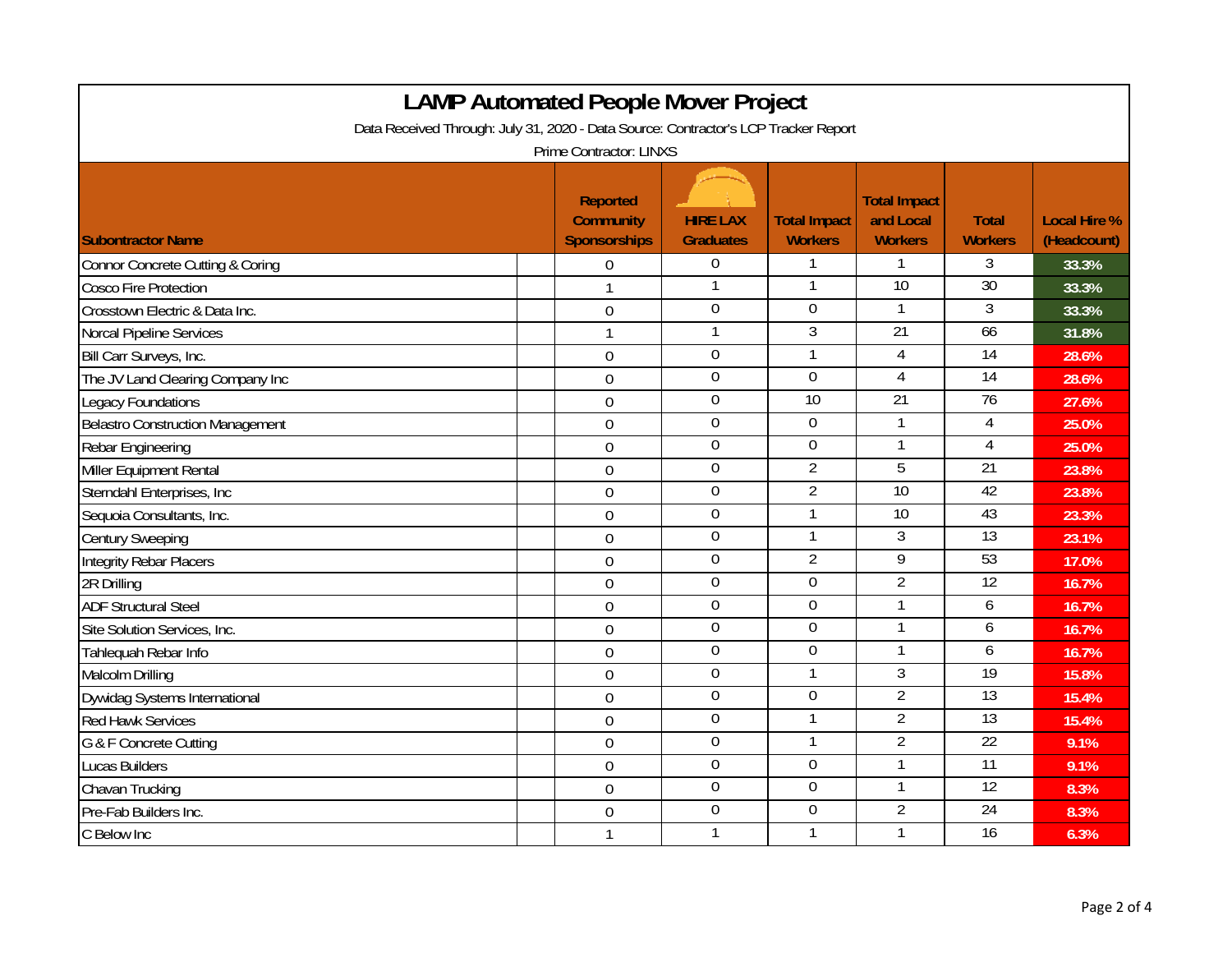| <b>LAMP Automated People Mover Project</b>                                                                     |                  |                  |                  |                  |                 |      |  |
|----------------------------------------------------------------------------------------------------------------|------------------|------------------|------------------|------------------|-----------------|------|--|
| Data Received Through: July 31, 2020 - Data Source: Contractor's LCP Tracker Report<br>Prime Contractor: LINXS |                  |                  |                  |                  |                 |      |  |
|                                                                                                                |                  |                  |                  |                  |                 |      |  |
| Shaw & Sons Inc.                                                                                               | 0                | $\overline{0}$   | $\mathbf 0$      | 1                | $\overline{27}$ | 3.7% |  |
| <b>Bragg Crane Service</b>                                                                                     | $\mathbf 0$      | $\mathbf 0$      | $\mathbf 0$      | 1                | 40              | 2.5% |  |
| A-Gas US Inc., dba Rapid Recovery                                                                              | $\mathbf 0$      | $\boldsymbol{0}$ | $\boldsymbol{0}$ | $\boldsymbol{0}$ | $\overline{2}$  | 0.0% |  |
| ARS Construction Services, Inc. dba Concrete Cutters International                                             | $\overline{0}$   | $\overline{0}$   | $\overline{0}$   | $\overline{0}$   | $\mathbf{1}$    | 0.0% |  |
| Barneys Hole Digging                                                                                           | $\boldsymbol{0}$ | $\overline{0}$   | $\boldsymbol{0}$ | $\boldsymbol{0}$ | $\overline{2}$  | 0.0% |  |
| <b>Baryeh Construction</b>                                                                                     | $\mathbf 0$      | $\overline{0}$   | $\boldsymbol{0}$ | $\overline{0}$   | 18              | 0.0% |  |
| Bragg Heavy Transport                                                                                          | $\mathbf 0$      | $\boldsymbol{0}$ | $\boldsymbol{0}$ | $\boldsymbol{0}$ | $\overline{7}$  | 0.0% |  |
| Cascade Drilling LP                                                                                            | $\overline{0}$   | $\overline{0}$   | $\overline{0}$   | $\overline{0}$   | $\overline{7}$  | 0.0% |  |
| Commercial Scaffolding of CA Inc                                                                               | $\mathbf 0$      | $\mathbf 0$      | $\mathbf 0$      | $\mathbf 0$      | $\overline{8}$  | 0.0% |  |
| David L. Addison dba Addison Equipment Rental                                                                  | $\mathbf 0$      | $\mathbf 0$      | $\mathbf 0$      | $\boldsymbol{0}$ | 3               | 0.0% |  |
| Del Secco Diamond Core & Saw Inc.                                                                              | $\mathbf 0$      | $\mathbf 0$      | $\mathbf 0$      | $\mathbf 0$      | $\overline{4}$  | 0.0% |  |
| <b>Fastrack Rentals</b>                                                                                        | $\overline{0}$   | $\overline{0}$   | $\overline{0}$   | $\mathbf 0$      | $\overline{2}$  | 0.0% |  |
| <b>Ground Penetrating Radar Systems LLC</b>                                                                    | $\mathbf 0$      | $\mathbf 0$      | 0                | $\boldsymbol{0}$ | $\mathbf{1}$    | 0.0% |  |
| H.D. Conctruction Equipment Inc. (HDCE)                                                                        | $\mathbf 0$      | $\mathbf 0$      | $\boldsymbol{0}$ | $\boldsymbol{0}$ | $\overline{11}$ | 0.0% |  |
| JT Excavating                                                                                                  | $\mathbf 0$      | $\mathbf 0$      | $\boldsymbol{0}$ | $\overline{0}$   | 1               | 0.0% |  |
| Koppl Pipeline Services                                                                                        | $\overline{0}$   | $\overline{0}$   | $\overline{0}$   | $\overline{0}$   | $\mathbf{1}$    | 0.0% |  |
| Matt Chlor Inc                                                                                                 | $\boldsymbol{0}$ | $\mathbf 0$      | $\mathbf 0$      | $\mathbf 0$      | 1               | 0.0% |  |
| Mr Crane                                                                                                       | $\mathbf 0$      | $\overline{0}$   | $\mathbf 0$      | $\overline{0}$   | $\overline{2}$  | 0.0% |  |
| <b>NMN Construction</b>                                                                                        | $\boldsymbol{0}$ | $\mathbf 0$      | $\mathbf 0$      | $\overline{0}$   | 4               | 0.0% |  |
| R.J. Lalonde Inc                                                                                               | $\mathbf 0$      | $\overline{0}$   | 0                | $\overline{0}$   | 1               | 0.0% |  |
| Smithson Electric                                                                                              | $\boldsymbol{0}$ | $\boldsymbol{0}$ | $\boldsymbol{0}$ | $\boldsymbol{0}$ | $\overline{3}$  | 0.0% |  |
| T & M Construction                                                                                             | $\mathbf 0$      | $\overline{0}$   | $\boldsymbol{0}$ | $\overline{0}$   | 1               | 0.0% |  |
| Terry Rhodes Backhoe Service Inc.                                                                              | $\mathbf 0$      | $\boldsymbol{0}$ | $\boldsymbol{0}$ | $\boldsymbol{0}$ | $\mathbf{1}$    | 0.0% |  |
| The LKR Group, Inc.                                                                                            | $\mathbf 0$      | $\overline{0}$   | $\overline{0}$   | $\overline{0}$   | $\overline{4}$  | 0.0% |  |
| Torrent Resources (CA) Inc                                                                                     | $\mathbf 0$      | $\overline{0}$   | $\overline{0}$   | $\boldsymbol{0}$ | 6               | 0.0% |  |
| Traffic Loops Crackfilling Inc.                                                                                | $\mathbf 0$      | $\overline{0}$   | $\mathbf 0$      | $\mathbf 0$      | 3               | 0.0% |  |

┑